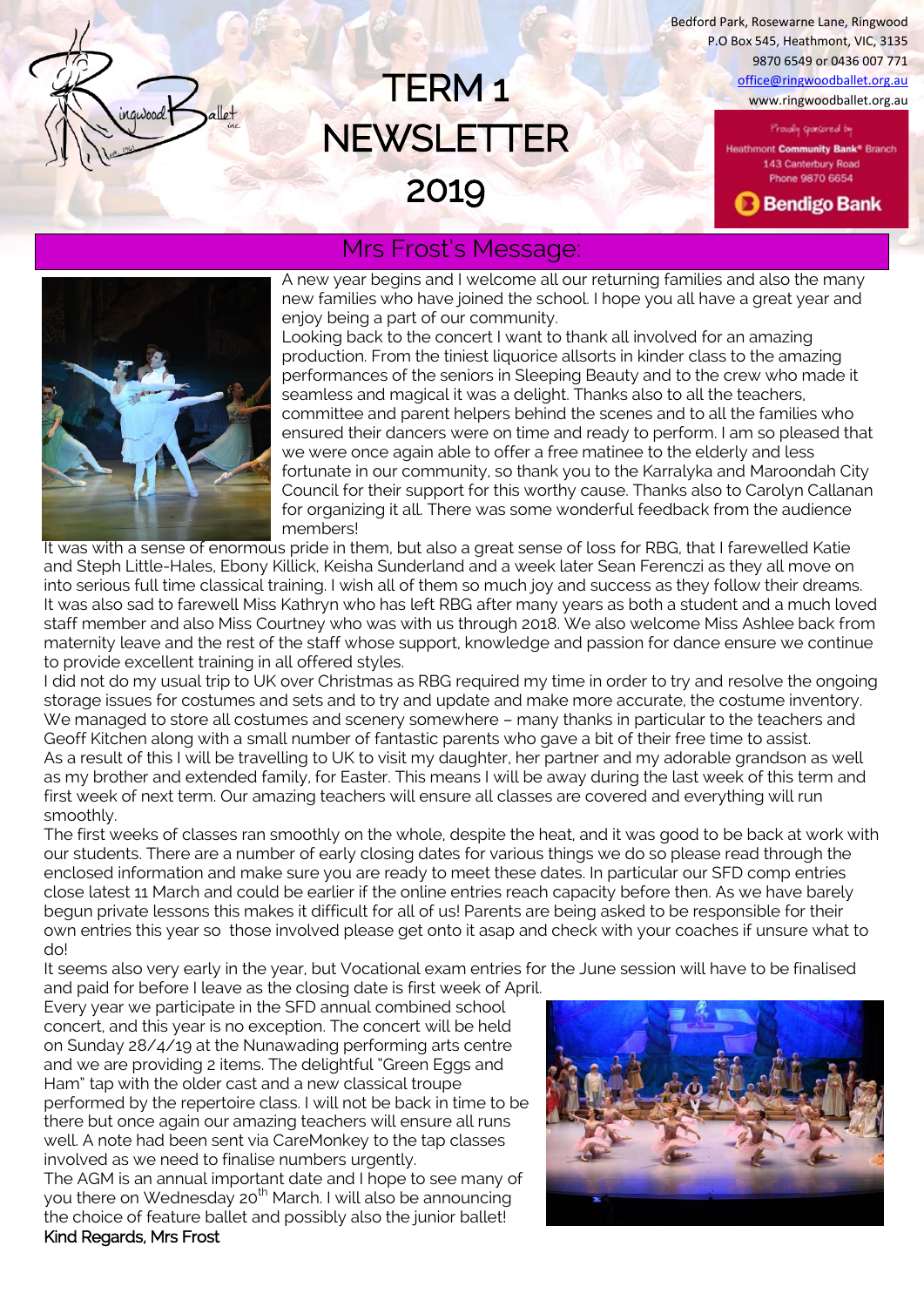# SFD MASTERCLASSES

Below is the SFD information sheet regarding entry to this year's Masterclasses. Each family of an eligible student will need to enter their own child/children via the link below. Eligible students are those in Jazz and Tap levels 3-4-5-6-7-8-9 and 10 jazz and tap (NOT LEVEL 4P as this is a non-exam level) and Classical levels 3-4-5-6.

Please note GRADE 6 RAD is NOT a SFD level and therefore not eligible to attend.

## What are they?

Masterclasses are offered to students from level 3 in Ballet, Tap and Jazz, and students are encouraged to attend if they are training to undertake an exam. The emphasis of the Masterclasses is on style and corrections from the Examiners, rather than the teaching of steps. Masterclasses can be of great benefit to students who wish to complete their exams, however they **ARE NOT COMPULSORY**. (Also, please note that booking your child into a masterclass does not guarantee acceptance into exams and is not an EXAM.)

#### Information regarding SFD Masterclasses will be emailed to all eligible student levels via CareMonkey.

If you wish your child to attend the masterclasses, you need to:

- 1. Book your attendance with SFD, see information below, **AND**
- 2. Advise us (via CareMonkey) whether you are attending or not.

If you have any questions please do not hesitate to ask your child's teacher or a committee member.

#### Classical - Sunday 19th May 2019 Jazz - Sunday 26th May 2019 Tap - Sunday 2nd June 2019

Venue: Dance World Studios

295 Bank St, South Melbourne

#### Registrations: [www.comps-online.com.au](http://www.comps-online.com.au/)

Closing Date for entries is 30th March 2019

#### Masterclass Prices: Students:

| Levels $3 - 4$                                             | \$25 |
|------------------------------------------------------------|------|
| Levels $5 - 6$                                             | \$30 |
| Levels $7 - 8$                                             | \$35 |
| Levels 9 -10                                               | \$40 |
| Pre-Elementary/Elementary / Intermediate                   | \$40 |
| $\Lambda$ booking foo of $42.8$ will apply to oach invoice |      |

A booking fee of \$3.85 will apply to each invoice

# MASTERCLASS RULES

 Registrations are open to students studying SFD exam syllabus work. To gain full value from the Masterclass experience, a good working knowledge of the syllabus is recommended, however students may attend if they have not fully learnt all exercises within the syllabus level.

- No individual timetabling requests will be accepted. Students must be available for the entire day. • No refunds will be given.
	- Requests for swapping of classes can be applied for prior to 30th March 2018, via email.
		- Timetables will be emailed to registered participants, within 2 weeks of each event.
- Attendance is at the performers own risk. It is agreed upon registering for Masterclasses that participants, including students, parents and teachers will not hold Southern Federation of Dance or its committee or host facilities liable for injuries sustained, illnesses contracted by them or loss of property while in
	- attendance.
	- Use of video or photographic devices is prohibited.
	- Students must wear appropriate, well fitted dance attire and shoes.
	- It is the responsibility of the person registering to notify their studio teacher of their attendance.
		- Students with allergies/asthma must bring their required medication into the studio.
			- Emergency contact details for the day, must be listed when signing students in.
				- Parents are not permitted to view classes.
				- Respectful classroom behaviour is expected at all times.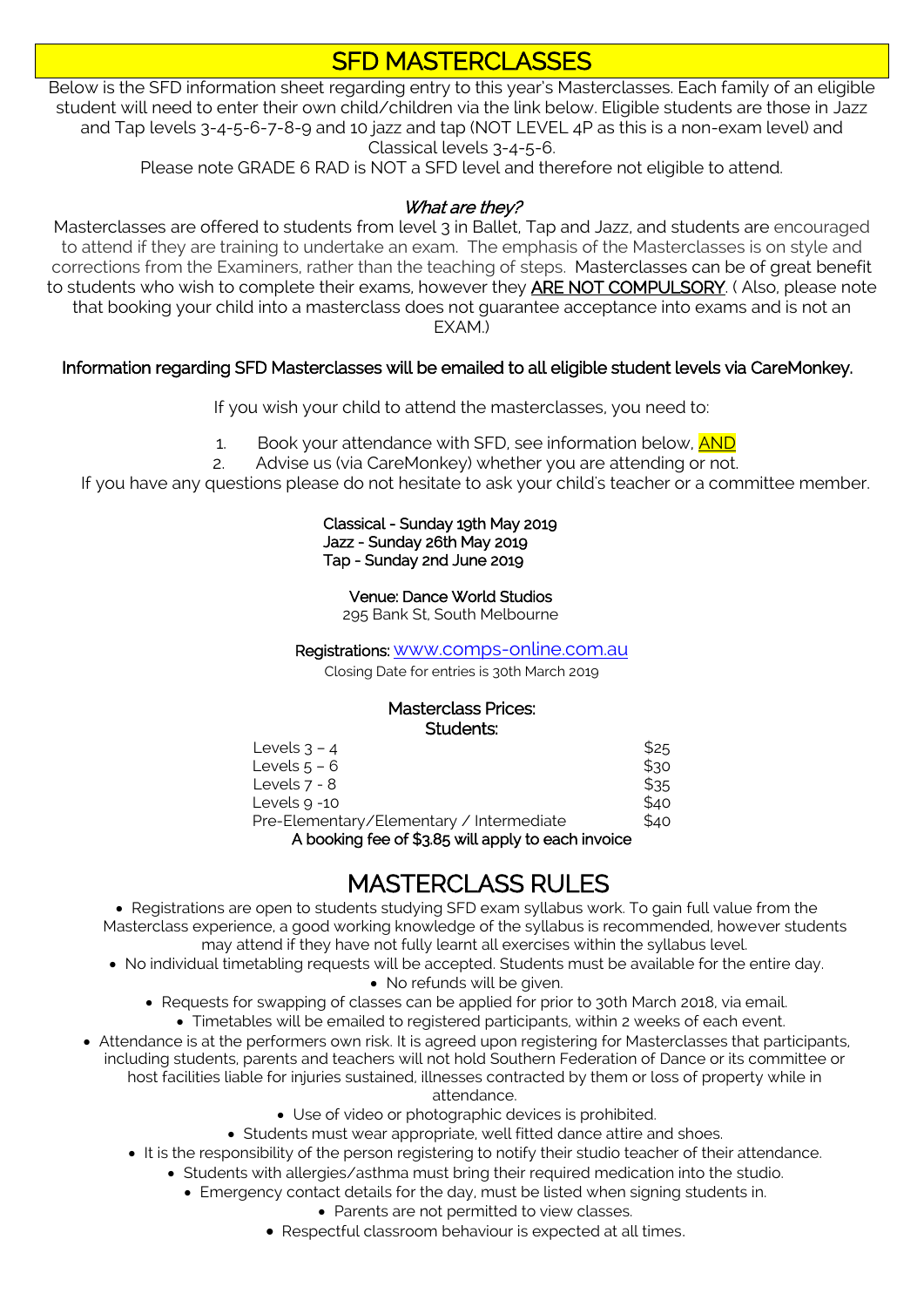# BENDIGO BANK GRANT

A big thankyou to Bendigo Bank once again for their assistance and generosity! Late last year our group was lucky enough to receive a grant of \$2000 to go towards the purchase of new tarkett for Studio 2. The new tarkett was laid over the summer break by Geoff and his band of helpers, who included Miek Crisan, Rob Thompson, Gareth Little Hales, Shelly Eckley and Vince Morgante. So thank you to you all! If you, your friends or family are looking for a new bank, please consider the Bendigo Bank and mention the Ringwood Ballet Group! Support the bank that supports us.



## THE SLEEPING BEAUTY – FREE COMMUNITY MATINEE

Last year we were again successful in applying for a grant from the Maroondah City Council to be able to provide our Matinee production of The Sleeping Beauty, for free, to groups in our community. The groups who were able to attend the event included the elderly, disadvantaged and underprivileged. The free community matinee was another huge success and seems to be booking out earlier and earlier each year! MP Michael Sukkar and Deputy Mayor Mike Symon were also in attendance and we thank them for their continued support of the Ringwood Ballet Group and this program. This year the feedback we received was tremendous, below are just some of the quotes and highlights the importance of being able to provide such a valuable event to the community.





"What a wonderful experience, this is one of the best performances I have seen. Congratulations for funding such a great performance."

"Wonderful opportunity for residents to experience the talent, professionalism and dedication of the ballet school. A must for the community."

"Just beautiful to watch. Some people may never get to see a ballet otherwise."

"Thank you sincerely for supporting strongly an excellent Ballet school that is local and training future for professional ballet. It lifted my spirits. Thank you for also enabling less financial members of the local community to experience this magnificent production of outstanding young talent. I am very grateful and appreciative of the privilege."

"This is a great opportunity for local people to attend a very satisfying cultural event. Everyone in the foyer after the ballet looked so happy."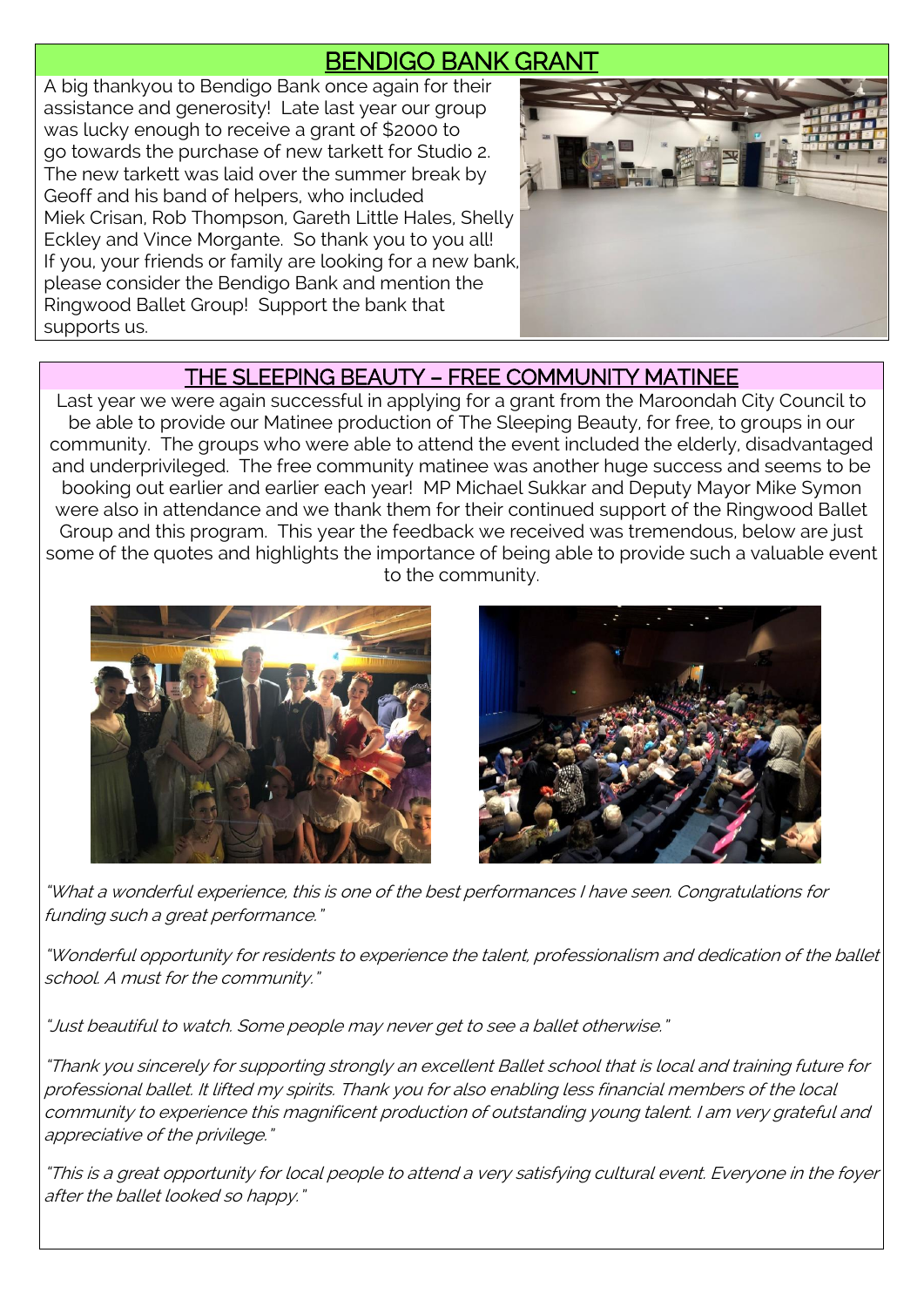## SFD COMPETITION ENTRIES

The SFD comps run from 30/6 to 5/7 2019 this year. We will hold our dress rehearsal in the community centre on Sunday 23<sup>RD</sup> June.

Entries close on MARCH 11TH

All information can be found on the noticeboard.

Each family is required to enter their own child/children this year through

## [www.comps-online.com.au](http://www.comps-online.com.au/)

A reminder too that your child's private lesson is for 15 minutes once a fortnight as on the schedule on the notice board and costs \$13 per lesson payable directly to the coach before the lesson unless you make an arrangement to pay her by the term.

# RAD HIGHER GRADES AND VOCATIONAL EXAMS CLOSING DATES AND EXPECTED EXAM PERIOD

Vocational exams first session close on 8<sup>th</sup> April. We will inform you all about your readiness to enter this session. Some may be better waiting until October. Please listen to your teachers! The exam session is due to run from 3 June to 17 June. The October session closing date is 15 August and should run from 14 October to 31 October.

Higher grades 6,7 and 8 closing date is 6<sup>th</sup> May and we will request a date in the 2<sup>nd</sup> week of term 3.

# OUTSIDE WORKSHOPS AND EXTENSON PROGRAMMES

These can be a fantastic way to develop your passion for dance, to work with master teachers and to make new friends with similar interests. While many of these programmes do not require your school principal to sign your application forms, it is common courtesy to let Mrs Frost know when applying to attend these things and to keep her informed as to how you get on! It is also expected that if you wish to use an exam skirt or character skirt that you first ask Mrs Frost and not just help yourself. We have lost a number of skirts this way.

# FUNDRAISING

A big thankyou to all the families and friends who purchased items during concert time, participated in photo day or any other fundraising event! We raised \$1084.00 in total from our concert fundraising items, which included the sale of calendars, roses, programmes and the raffle.

We also raised \$334 from selling sausages, drinks and costumes on enrolment day.

## Fundraising for 2019

Our fundraising plans for this year include: Term 2 - Yes, Cadbury Chocolates are back in May! Term 3 - Disco - TBC Term 4 - Concert fundraising activities, ie. raffle, roses.

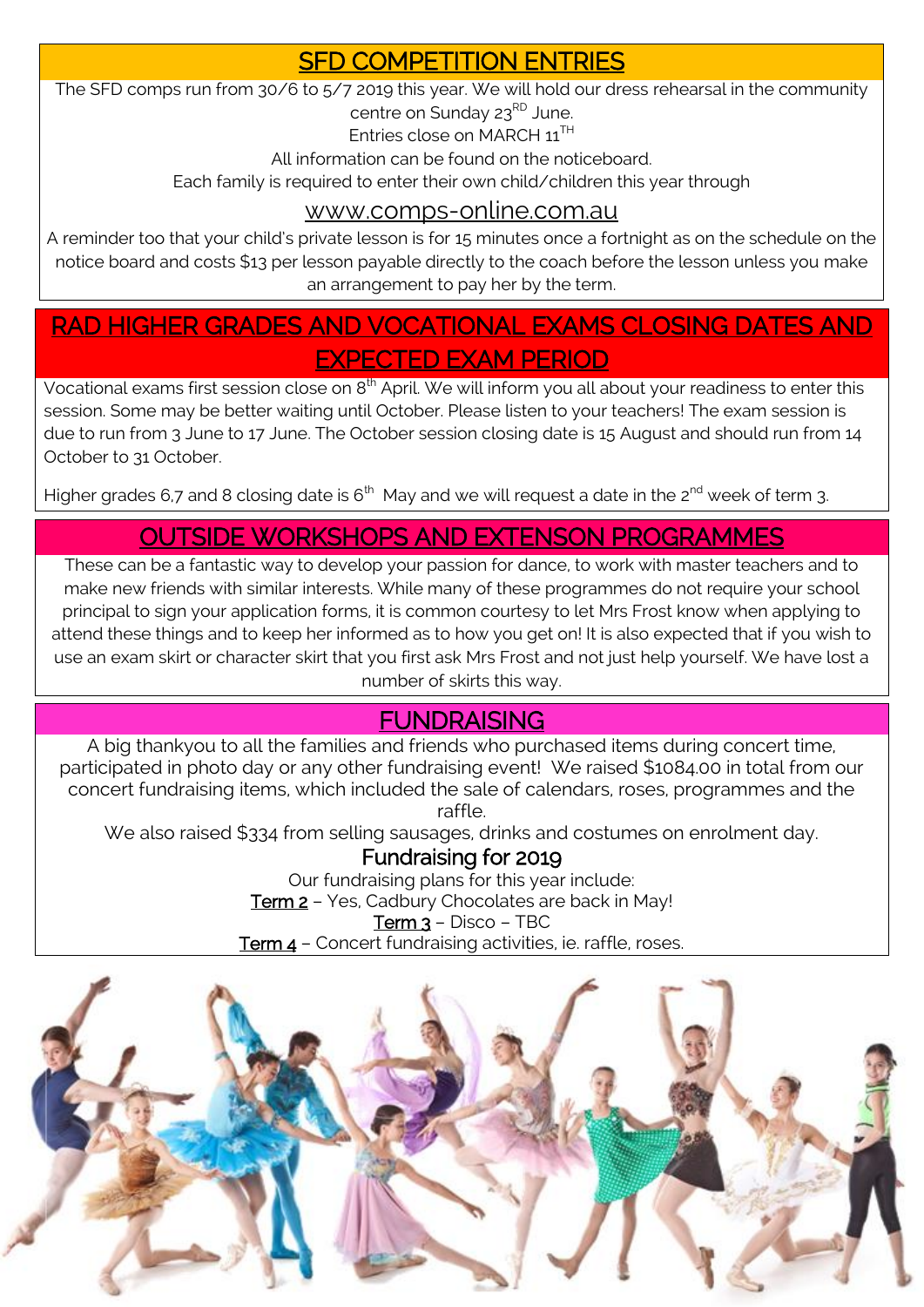## SECOND HAND UNIFORM

If you dropped off any second hand clothing to sell on Enrolment day, could you please check the office to see if it has been sold. If not, the items need to be picked up by 8<sup>th</sup> March. If you still wish to sell them you can list them for sale on our second hand page on our website. Any items not picked up by the due date will be donated, as we do not have the space to store these items.

## BLOCH DISCOUNT CARDS

Bloch discount cards are available to all new and existing students, and provides 3 levels of discount depending on how many classes you do per week. If you would like a discount card please speak to one of our office assistants.

## **CAREMONKEY**

At Ringwood Ballet we use a system called CareMonkey to manage each students details and as a way to send information and permission forms to parents. If you are new to the school, you should have received a request from CareMonkey asking you to make a profile for your child. If you are having any problems, or have not received a request from CareMonkey please contact [office@ringwoodballet.org.au](mailto:office@ringwoodballet.org.au) so that someone can assist you.

## **INVOICES**

Please note that Term 2 invoices will be sent to all families during the last week of term and are due at the start of Term 2.

## ANNUAL GENERAL MEETING 2019

The Ringwood Ballet Group Annual General Meeting will be held on Wednesday March 20th at 8.30pm. Apart from the presentation of annual reports, an important aspect of the evening is the election of the new committee.

The committee are all volunteers and look after the 'management' side of the school while supporting the Artistic Director and teachers as they concentrate on 'all matters dancing'. Joining the committee means making a commitment to do that 'little bit extra' - there is always something to do for most of the year, but it is even busier around Presentation Evening and in the lead up to the Concert. If you do feel like joining have a chat to any of the current committee. Nomination forms can be found at the end of this newsletter and will be available in the foyer. We are losing a couple of committee members this year, and would really love a few more new faces to come on board.

The AGM is open to all members (as are all committee meetings) and is usually fairly brief but includes the announcement by the Artistic Director of the feature ballet for the Concert! If you are thinking of coming along, please indicate your intention using the reply slip at the end of the newsletter – this is purely to allow us to provide adequate 'supper' at the end of the meeting and perhaps organise a few more chairs!

# JCCESSFUL STUDENTS

We are always thrilled when our students and former students achieve success and would like to keep you all posted!

Katie Little-Hales, Stephanie Little-Hales, Ebony Killick and Sean Ferenczi have begun their Full time training at the Australian Conservatoire of Ballet this year.

Keisha Sunderland has begun her full time training at Queensland Ballet Academy Senior Programme, Level 5. Chloe Eckley, Eliza Mignot and Matilda Lamb have joined Lehenda Ukrainian Dance Company,

Rhiann Costigan has started the Full Time Contemporary Dance Course at Transit Dance.

Former Student Flynn Stelfox continues into Year 6 at the Australian Ballet School and we look forward to hearing more from him as he moves forward towards his dream of becoming a professional dancer.

Former student Oliver Hoddinott has joined Level 6 at the Australian Ballet School after 5 years at the Victorian College of the Arts Secondary School.

Former student Melinda Ferenczi continues her training at the Australian Conservatoire of Ballet. Former student Tahlia Alonaritis is working as a cast member at Disneyland Hong Kong.

Former Students Natalie Smoel and Madeleine Magetti have graduated from Kelly Aykers Full Time Dance. Former Student Scott McConnell is Performing in Jersey Boys the Musical in the role of Hank, and is also the understudy for Four Seasons band member Bob Gaudio.

Former student Hannah Monson continues to appear in TV series Glitch, which is currently filming its  $3^{\text{rd}}$  season.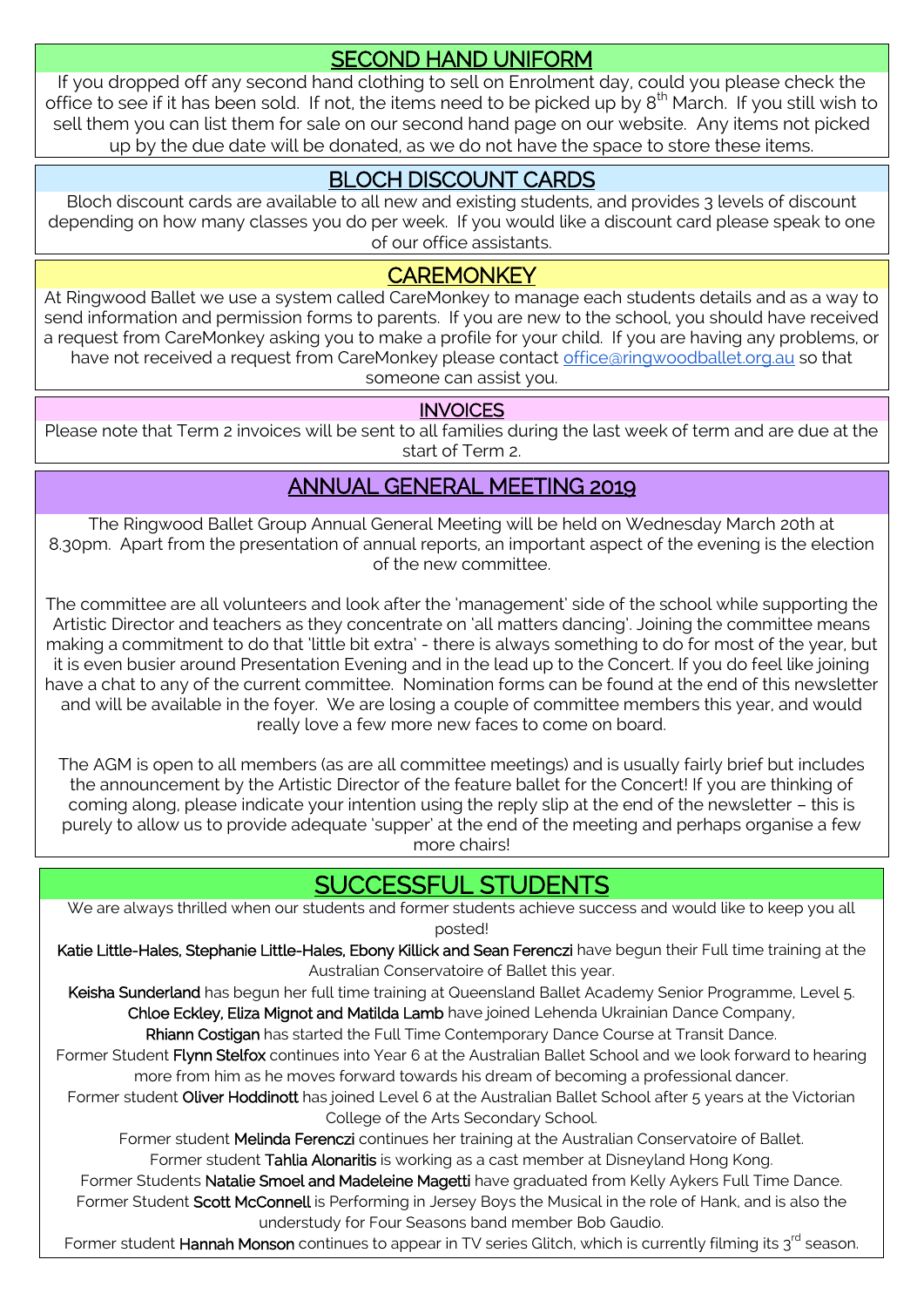Monday 11th March - Labour Day - No Classes

## APRIL 2019

Monday 1st to Saturday 6th - Open Week Saturday 6th - Last Day of Term 1 Tuesday 23rd - First Day Term 2 Thursday 25th - ANZAC Day - No Classes Sunday 28th - SFD Combined Schools Concert

## MAY 2019

Sunday 19th - SFD Classical Masterclasses Sunday 26th - SFD Jazz Masterclasses

#### JUNE 2019

Sunday 2nd - SFD Tap Masterclasses Monday 10th - Queen's Birthday - Reduced Timetable Sunday 23rd - Comp Dress Rehearsal Saturday 29th - SFD Scholarship Technical Classes Saturday 29th to Friday 5th July - SFD Comps Saturday 29th - End term 2

#### JULY 2019

Sunday 1st to Friday 5th - SFD Comps continued Approx. 6th 7th and/or 8th - Higher Grades Exam prep classes Tuesday 9th, 10th 11th - Exam preparation classes Friday 12th, 13th, 14th - Mock Exams (Classical) Monday 15th - Start of Term 3 Sunday 21st - Exam session commences

#### AUGUST 2019

Sunday 4th - Exam session ends

Saturday 10th - Senior Ballet Audition TO BE CONFIRMED

#### SEPTEMBER 2019

Saturday 7th – Presentation Evening

Saturday 21st - End of term 3

Saturday 21st onwards - SDF Competitions TO BE CONFIRMED

### OCTOBER 2019

Monday 7th - Start of Term 4 Sunday 13th - SFD Choreographic Comps

### NOVEMBER 2019

Saturday 2nd - Regular classes Monday 4th - NO CLASSES (due to poor attendance in previous years)

Tuesday 5th - Cup Day - NO CLASSES

Sunday 10th - Concert Tickets go on Sale

- Saturday 16th Last Saturday of Normal Classes Sunday 17th - Senior Ballet Combined Rehearsal
- Friday 22nd Last day of 'normal' classes
- 
- Saturday 23rd Senior Ballet Combined Rehearsal
- Sunday 24th Senior Ballet Combined Rehearsal
- Monday 25th Junior Ballet Combined Rehearsal
- Wednesday 27th Junior Ballet Combined Rehearsal

Saturday 30th - Senior Ballet Combined Rehearsal

## DECEMBER 2019

Sunday 1st - Senior Ballet Combined Rehearsal Monday 2nd - Junior Ballet Combined Rehearsal Wednesday 4th - Junior Ballet Combined Rehearsal Saturday 7th - Senior Ballet Combined Rehearsal Sunday 8th\*\* - Full Dress Rehearsal (Community Centre) Monday 9th - Final Senior Open Class and Theatre Bump-in Tuesday 10th\*\* - Junior Ballet, Jazz/Tap FULL DRESS REHEARSAL at Karralyka Theatre Wednesday 11th\*\* - Senior Ballet/Contemporary/Character Full Dress Rehearsal at Karralyka Thursday 12th - 11am Matinee - Senior Ballet only (Red Cast) Thursday 12th - 7pm Performance (Blue Cast) Friday 13th - 7pm Performance (Red Cast) Saturday 14th - 12.30pm Performance (Blue Cast) Saturday 14th - 7pm Performance (Red Cast) and End of Term 4